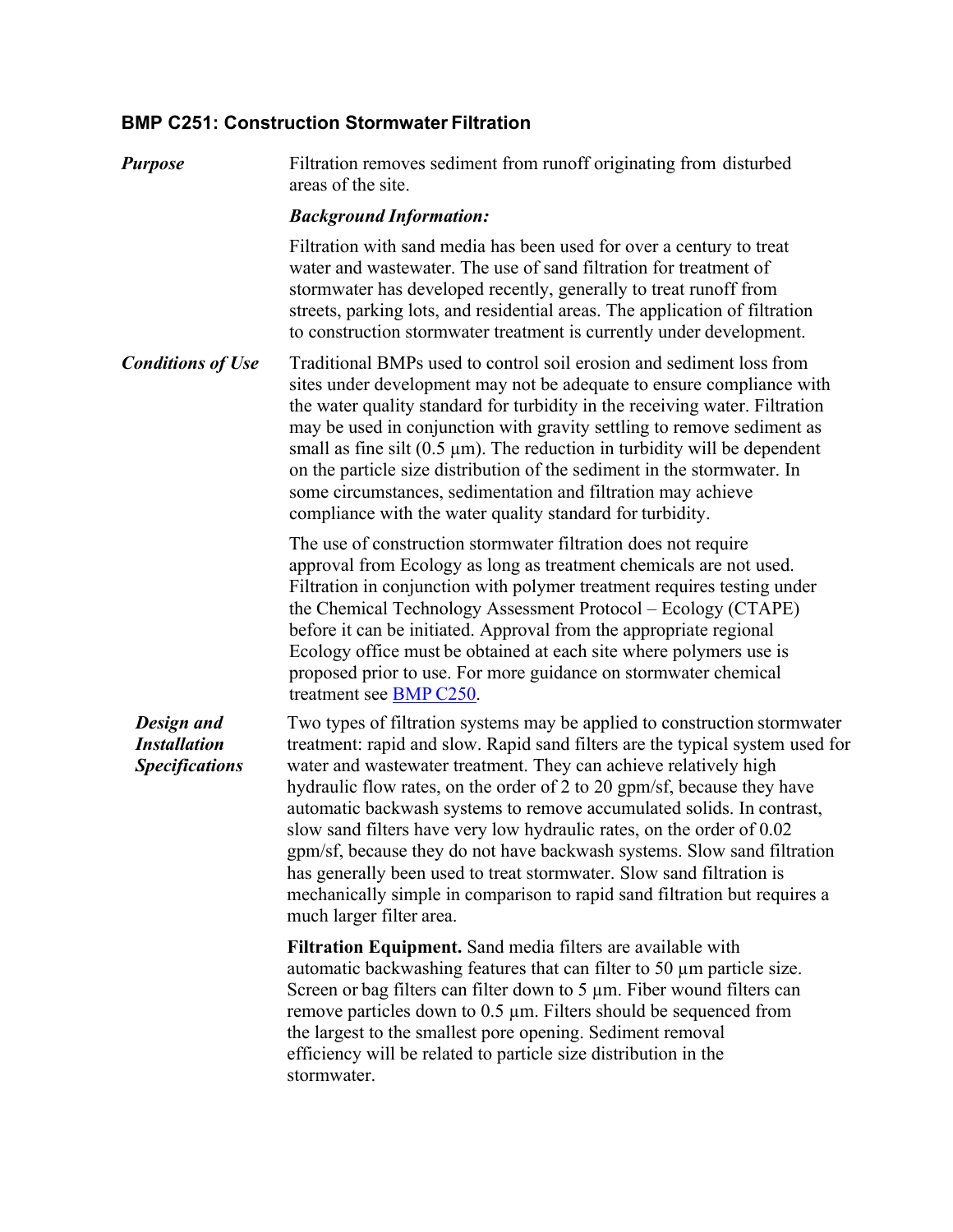**Treatment Process Description.** Stormwater is collected at interception point(s) on the site and is diverted to an untreated stormwater sediment pond or tank for removal of large sediment and storage of the stormwater before it is treated by the filtration system. The untreated stormwater is pumped from the trap, pond, or tank through the filtration system in a rapid sand filtration system. Slow sand filtration systems are designed as flow through systems using gravity.

#### *Maintenance Standards* Rapid sand filters typically have automatic backwash systems that are triggered by a pre-set pressure drop across the filter. If the backwash water volume is not large or substantially more turbid than the untreated stormwater stored in the holding pond or tank, backwash return to the untreated stormwater pond or tank may be appropriate. However, other means of treatment and disposal may be necessary.

- Screen, bag, and fiber filters must be cleaned and/or replaced when they become clogged.
- Sediment shall be removed from the storage and/or treatment ponds as necessary. Typically, sediment removal is required once or twice during a wet season and at the decommissioning of the ponds.

## **Sizing Criteria for Flow-Through Treatment Systems for Flow Control Exempt Water Bodies:**

When sizing storage ponds or tanks for flow-through systems for flow control exempt water bodies the treatment system capacity should be a factor. The untreated stormwater storage pond or tank should be sized to hold 1.5 times the runoff volume of the 10-year, 24-hour storm event minus the treatment system flowrate for an 8-hour period. For a chitosan- enhanced sand filtration system, the treatment system flowrate should be sized using a hydraulic loading rate between 6-8 gpm/ft². Other hydraulic loading rates may be more appropriate for other systems. Bypass should be provided around the chemical treatment system to accommodate extreme storms. Runoff volume shall be calculated using the methods presented in Volume 3, Chapter 2. Worst-case conditions (i.e., producing the most runoff) should be used for analyses (most likely conditions present prior to final landscaping).

### **Sizing Criteria for Flow Control Water Bodies:**

Sites that must implement flow control for the developed site condition must also control stormwater release rates during construction.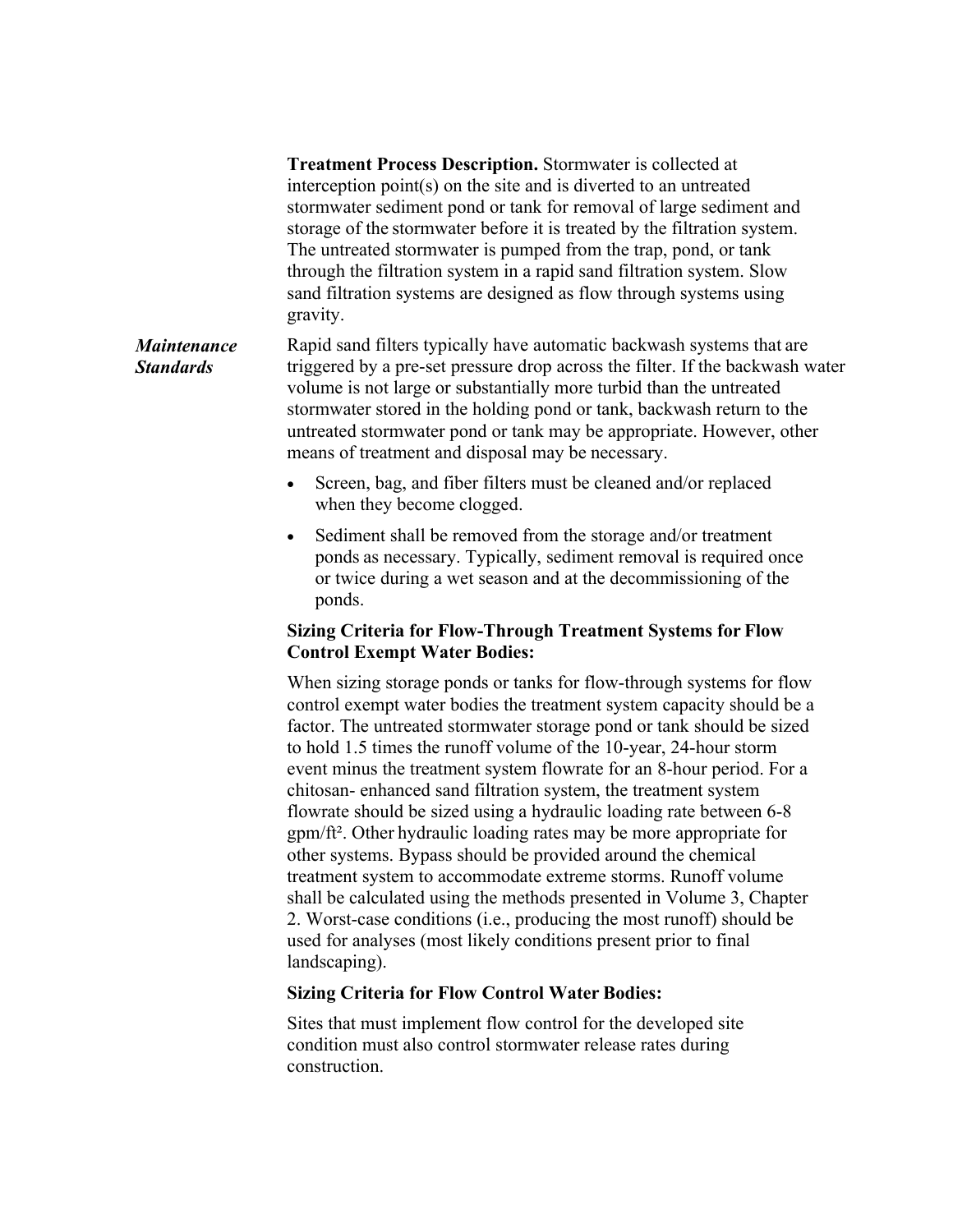Construction site stormwater discharges shall not exceed the discharge durations of the pre-developed condition for the range of predeveloped discharge rates from 1/2 of the 2-year flow through the 10 year flow as predicted by an approved continuous runoff model. The pre-developed condition to be matched shall be the land cover condition immediately prior to the development project. This restriction on release rates can affect the size of the storage pond, the filtration system, and the flow rate through the filter system.

The following is how WWHM can be used to determine the release rates from the filtration systems:

- 1. Determine the pre-developed flow durations to be matched by entering the land use area under the "Pre-developed" scenario in WWHM. The default flow range is from  $\frac{1}{2}$  of the 2-year flow through the 10-year flow.
- 2. Enter the post developed land use area in the "Developed Unmitigated" scenario in WWHM.
- 3. Copy the land use information from the "Developed Unmitigated" to "Developed Mitigated" scenario.
- 4. There are two possible ways to model stormwater filtration systems:
	- a. The stormwater filtration system uses an untreated stormwater storage pond/tank and the discharge from this pond/tank is pumped to one or more filters. In-line filtration chemicals would be added to the flow right after the pond/tank and before the filter(s). Because the discharge is pumped, WWHM can't generate a stage/storage /discharge (SSD) table for this system. This system is modeled the same way as described in **BMP C250** and is as follows:

While in the "Developed Mitigated" scenario, add a pond element under the basin element containing the post-developed land use areas. This pond element represents information on the available untreated stormwater storage and discharge from the filtration system. In cases where the discharge from the filtration system is controlled by a pump, a stage/storage/discharge (SSD) table representing the pond must be generated outside WWHM and imported into WWHM. WWHM can route the runoff from the post-developed condition through this SSD table (the pond) and determine compliance with the flow duration standard. This would be an iterative design procedure where if the initial SSD table proved to be out of compliance, the designer would have to modify the SSD table outside WWHM and re-import in WWHM and route the runoff through it again. The iteration will continue until a pond that enables compliance with the flow duration standard is designed.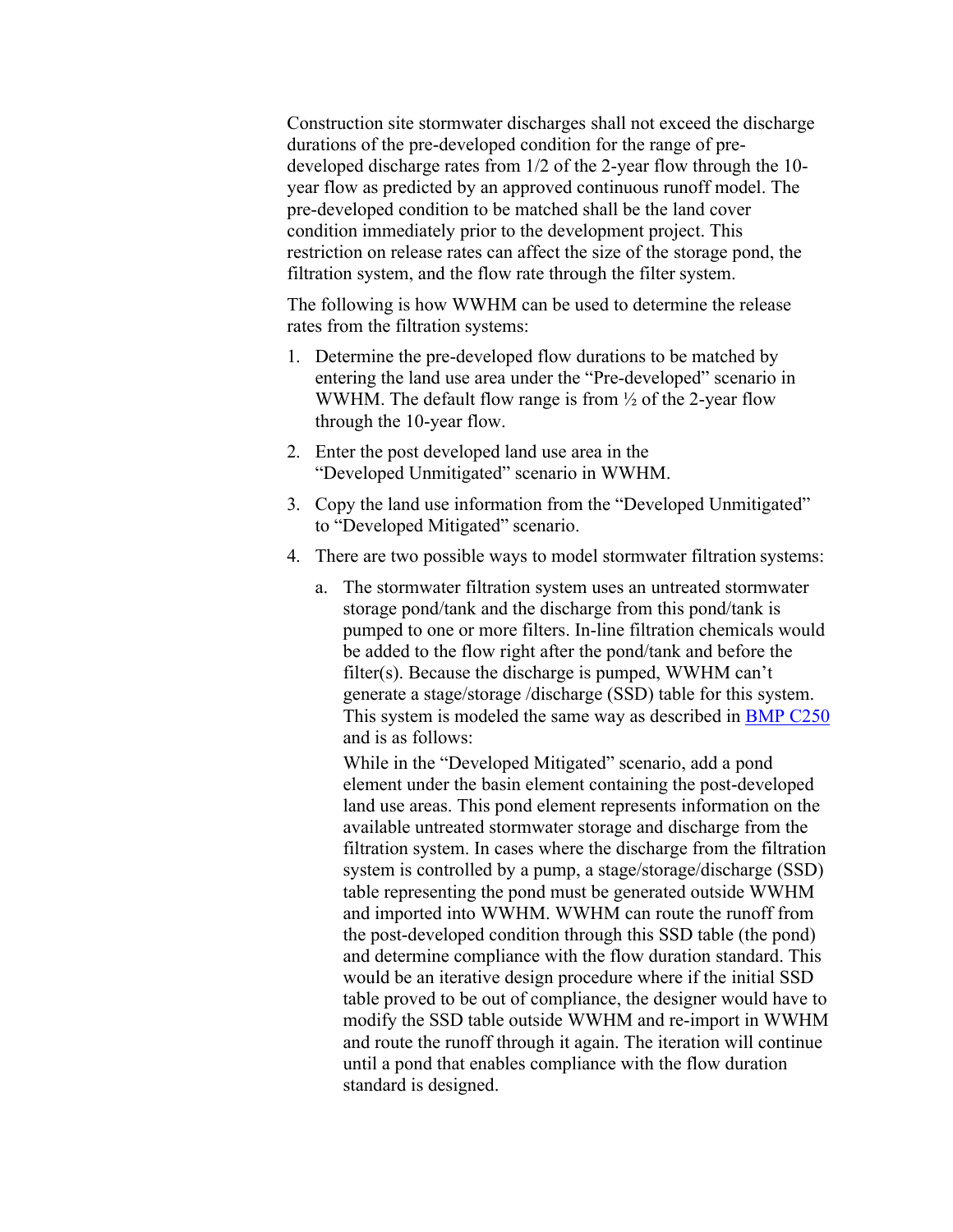Notes on SSD table characteristics:

- The pump discharge rate would likely be initially set at just below ½ if the 2-year flow from the pre-developed condition. As runoff coming into the untreated stormwater storage pond increases and the available untreated stormwater storage volume gets used up, it would be necessary to increase the pump discharge rate above  $\frac{1}{2}$  of the 2-year. The increase(s) above  $\frac{1}{2}$  of the 2-year must be such that they provide some relief to the untreated stormwater storage needs but at the same time they will not cause violations of the flow duration standard at the higher flows. The final design SSD table will identify the appropriate pumping rates and the corresponding stage and storages.
- When building such a flow control system, the design must ensure that any automatic adjustments to the pumping rates will be as a result of changes to the available storage in accordance with the final design SSD table.
- b. The stormwater filtration system uses a storage pond/tank and the discharge from this pond/tank gravity flows to the filter. This is usually a slow sand filter system and it is possible to model it in WWHM as a Filter element or as a combination of Pond and Filter element placed in series. The stage/storage/discharge table(s) may then be generated within WWHM as follows:
	- (i) While in the "Developed Mitigated" scenario, add a Filter element under the basin element containing the postdeveloped land use areas. The length and width of this filter element would have to be the same as the bottom length and width of the upstream untreated stormwater storage pond/tank.
	- (ii) In cases where the length and width of the filter is not the same as those for the bottom of the upstream untreated stormwater storage tank/pond, the treatment system may be modeled as a Pond element followed by a Filter element. By having these two elements, WWHM would then generate a SSD table for the storage pond which then gravity flows to the Filter element. The Filter element downstream of the untreated stormwater storage pond would have a storage component through the media, and an overflow component for when the filtration capacity is exceeded.

WWHM can route the runoff from the post-developed condition through the treatment systems in 4b and determine compliance with the flow duration standard. This would be an iterative design procedure where if the initial sizing estimates for the treatment system proved to be inadequate, the designer would have to modify the system and route